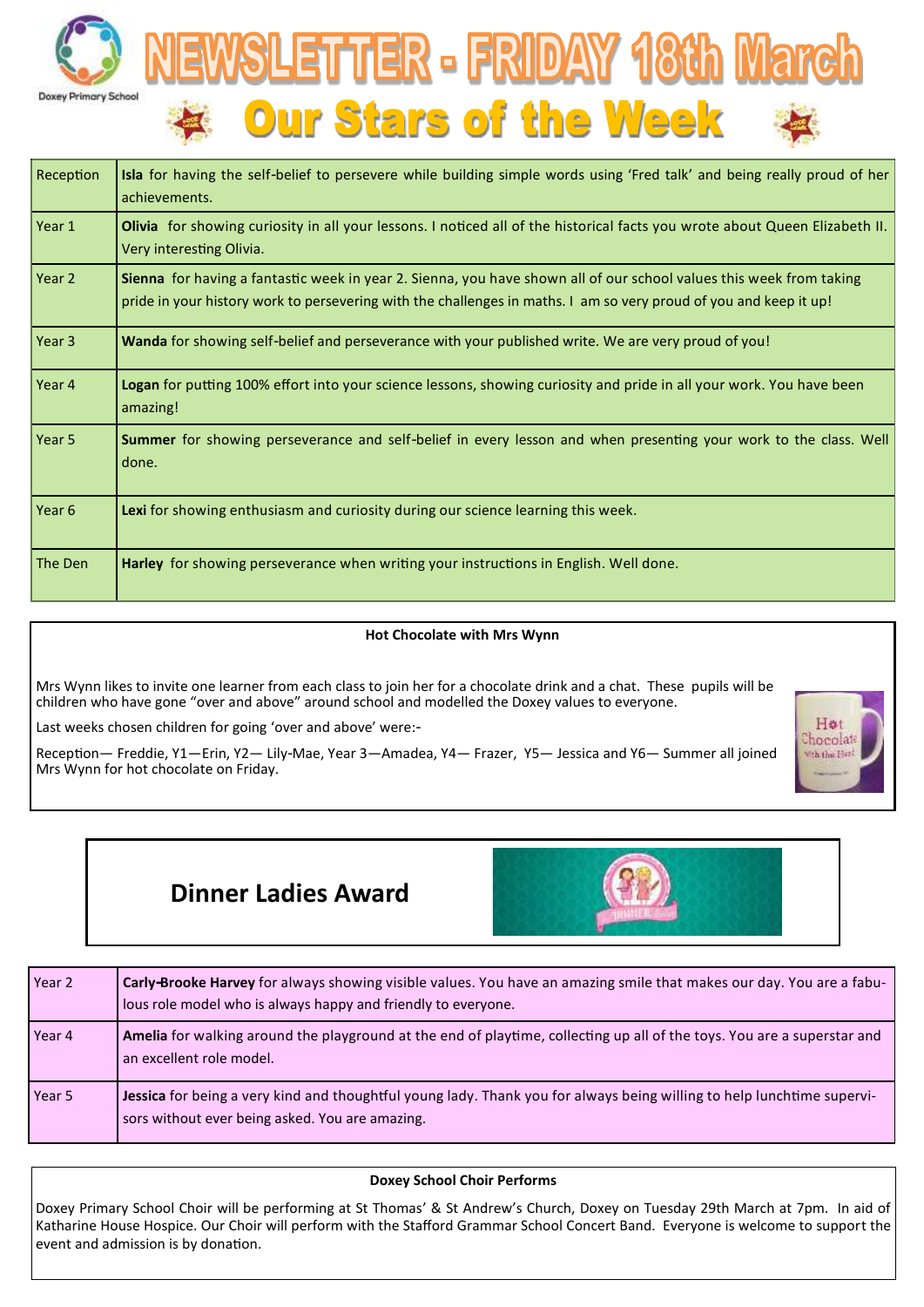

To book a place please call or email: **History costs show** 

# **PTFA Family Easter Bingo**

**Wednesday 6th April at 6pm in the Hall**

Come and join us for a Family Easter Bingo night.

Doors open at 5.45pm—The doors will shut once all seats have been taken.

Bingo numbers start at 20p per game or £1.00 per strip

Refreshments will be on sale

EVERYONE WELCOME

**Mother's Day Coffee Afternoon**

**Friday 25th March at 3.15pm**

On Friday 25th March at 3.15pm we will be holding a coffee afternoon where cakes and refreshments will be on sale. Everyone is welcome to attend. Every Mum or female carer will receive a free hot drink and a flower.

We will be holding a cake sale during the event to raise money for school funds and would be grateful for any **cake donations** on the day.

We look forward to seeing you all!